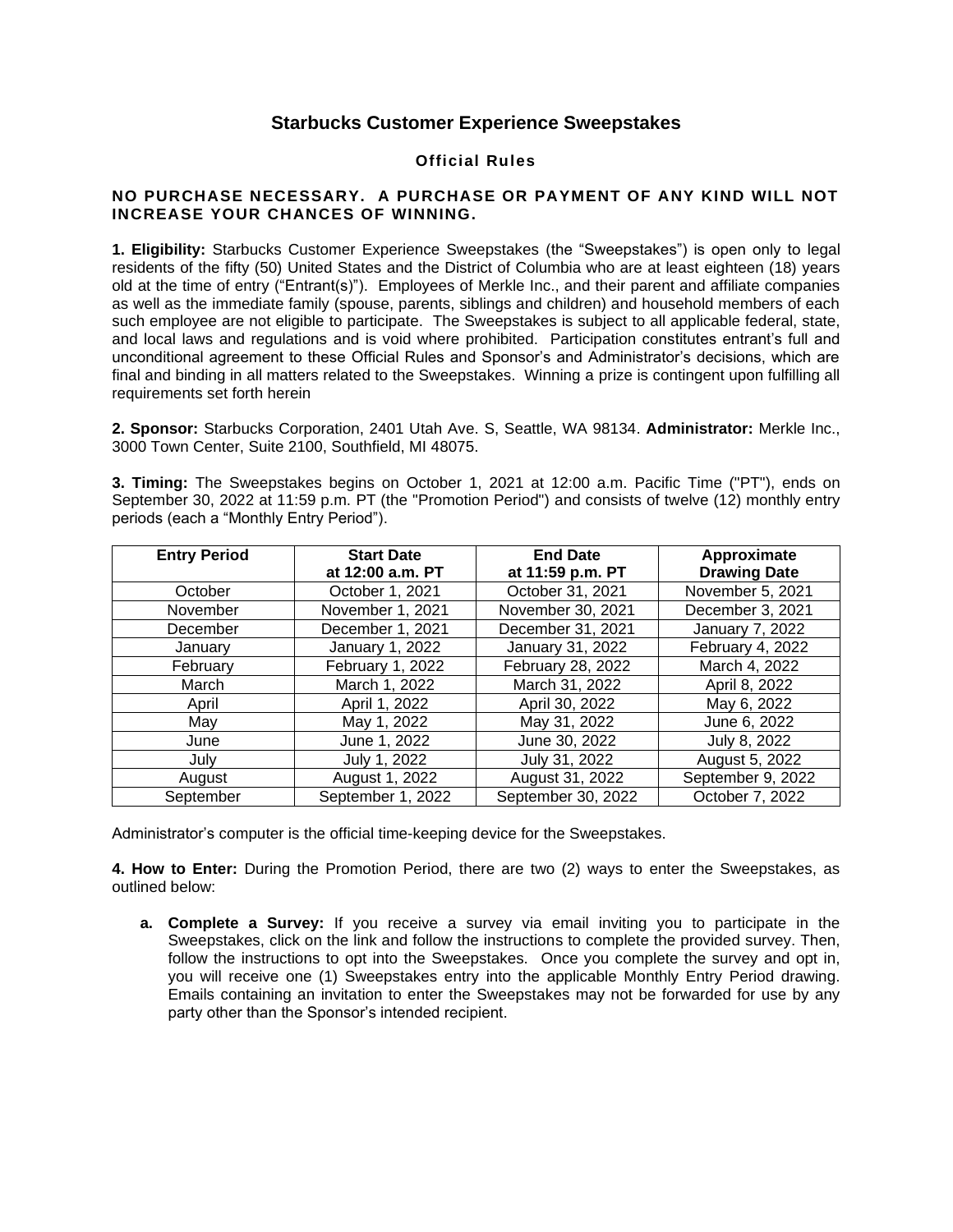**b. Online Alternate Method of Entry:** Visit<https://starbucks.promo.eprize.com/survey> and follow the links and instructions to complete and submit the registration form including a valid email address. You automatically will receive one (1) Sweepstakes entry into the applicable Monthly Entry Period drawing.

Limit: You may enter one (1) time per Monthly Entry Period during the Promotion Period, regardless of method of entry. Multiple entrants are not permitted to share the same email address. Any attempt by any entrant to obtain more than the stated number of entries by using multiple/different email addresses, identities, registrations and logins, or any other methods will void that entrant's entries and that entrant may be disqualified. Use of any automated system to participate is prohibited and will result in disqualification. In the event of a dispute as to any registration, the authorized account holder of the email address used to register will be deemed to be the entrant. The "authorized account holder" is the natural person assigned an email address by an Internet access provider, online service provider or other organization responsible for assigning email addresses for the domain associated with the submitted address. Each potential winner may be required to show proof of being the authorized account holder.

**5. Grand Prize Drawings:** Administrator is an independent judging organization whose decisions regarding the administration and operation of the Sweepstakes and the selection of the potential winners are final and binding in all matters related to the Sweepstakes. Administrator will randomly select the potential Sweepstakes winners from all eligible entries received during the applicable Monthly Entry Period, on or around the dates listed in Section 3 above. Non-winning Monthly Entry Periods entries will not carry over into any subsequent Monthly Entry Period. The potential winners will be notified by email or mail. If the cumulative value of prizes won through the Sweepstakes in 2021 or 2022 (where applicable) equals \$600 or more, potential winner (or parent/legal guardian if winner is a minor in his/her state of residence) may be required to sign and return a Declaration of Compliance, Liability Waiver and where not prohibited a Publicity Release ("Declaration"), which must be received by Administrator within five (5) days of the date notice or attempted notice is sent. If a potential winner of any prize cannot be contacted, fails to complete a Declaration (if applicable), fails to provide any requested information within the required time period (if applicable), or the prize is returned as undeliverable, the potential winner forfeits his/her prize. Receiving a prize is contingent upon compliance with these Official Rules. In the event that a potential winner is disqualified for any reason, Sponsor will award the applicable prize to an alternate winner by random drawing from among all remaining eligible entries. Only three (3) alternate drawings will be held, after which the prize will remain un-awarded. Prizes will be fulfilled within approximately 8-10 weeks after the conclusion of the Sweepstakes.

**6. Prizes:** ONE THOUSAND TWO HUNDRED (1,200) GRAND PRIZES (One hundred (100) awarded per Monthly Entry Period): A \$100 Starbucks gift card. Terms and conditions apply. Approximate Retail Value ("ARV"): \$100.

For All Prizes: Prizes are non-transferable and no substitution will be made except as provided herein at the Sponsor's sole discretion. Sponsor reserves the right to substitute a prize for one of equal or greater value if the designated prize should become unavailable for any reason. Winners are responsible for all taxes and fees associated with prize receipt and/or use. Odds of winning a prize depend on the number of eligible entries received during the applicable Monthly Entry Period. Limit: One (1) prize per person per Monthly Entry Period. Total ARV of all prizes: \$120,000.

Winners that are Starbucks Employees: The prize value will be reported by Starbucks Corporation to winners that are residents in the U.S. on an annual IRS Form W-2. Winners are responsible for any taxes and fees associated with prize receipt and/or use.

**7. Release:** By receipt of any prize, winners agree to release and hold harmless Sponsor, Administrator, and their respective subsidiaries, affiliates, suppliers, distributors, advertising/promotion agencies, and prize suppliers, and each of their respective parent companies and each such company's officers, directors, employees and agents (collectively, the "Released Parties") from and against any claim or cause of action, including, but not limited to, personal injury, death, or damage to or loss of property, arising out of participation in the Sweepstakes or receipt or use or misuse of any prize.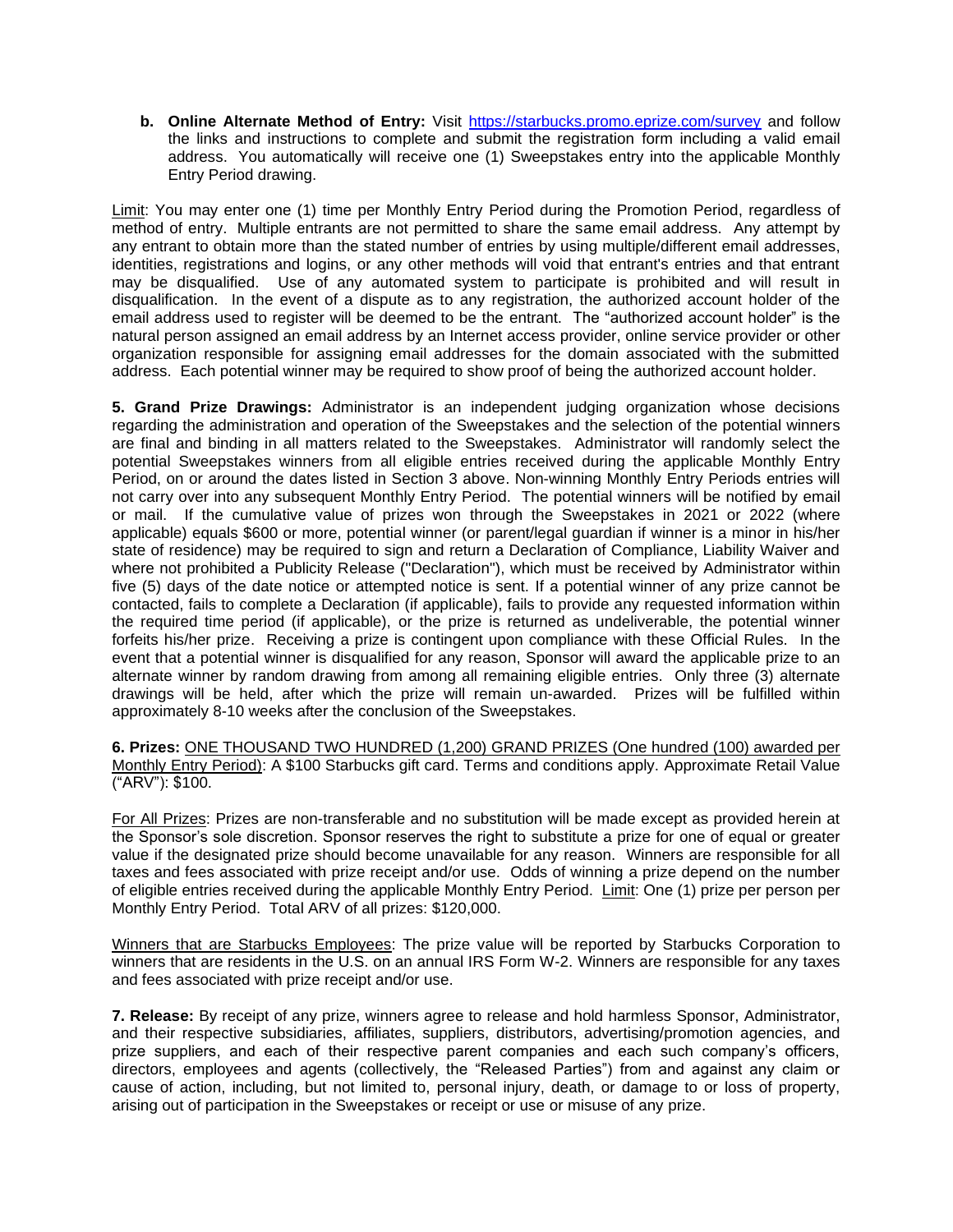**8. Publicity:** Except where prohibited, participation in the Sweepstakes constitutes each winner's consent to Sponsor's and its agents' use of winner's name, likeness, photograph, voice, opinions and/or hometown and state for promotional purposes in any media, worldwide, without further payment or consideration.

**9. General Conditions:** Sponsor reserves the right to cancel, suspend and/or modify the Sweepstakes, if any fraud, technical failures, human error, or any other factor impairs the integrity or proper functioning of the Sweepstakes, or any event or cause beyond Sponsor's control (e.g. events such as natural calamities, national emergencies, wide spread illnesses, declarations of war, acts of God, acts of terrorism) interferes with any aspect of the Sweepstakes, including but not limited to fulfillment of the prize(s), as determined by Sponsor in its sole discretion. In such event, Sponsor, in its sole discretion, may elect to hold a random drawing from among all eligible entries received up to the date of discontinuance and may modify the prizes offered herein. Sponsor reserves the right, in its sole discretion, to disqualify any individual it finds to be tampering with the entry process or the operation of the Sweepstakes or to be acting in violation of the Official Rules of this or any other promotion or in an unsportsmanlike or disruptive manner. Any attempt by any person to deliberately undermine the legitimate operation of the Sweepstakes may be a violation of criminal and civil law, and, should such an attempt be made, Sponsor reserves the right to seek damages from any such person to the fullest extent permitted by law. Sponsor's failure to enforce any term of these Official Rules shall not constitute a waiver of that provision.

**10. Limitations of Liability:** The Released Parties are not responsible for: (1) any incorrect or inaccurate information, whether caused by entrants, printing errors or by any of the equipment or programming associated with or utilized in the Sweepstakes; (2) technical failures of any kind, including, but not limited to malfunctions, interruptions, or disconnections in phone lines or network hardware or software; (3) unauthorized human intervention in any part of the entry process or the Sweepstakes; (4) technical or human error which may occur in the administration of the Sweepstakes or the processing of entries; (5) late, lost, undeliverable, damaged or stolen mail; or (6) any injury or damage to persons or property which may be caused, directly or indirectly, in whole or in part, from entrant's participation in the Sweepstakes or receipt or use or misuse of any prize. If for any reason an entrant's entry is confirmed to have been erroneously deleted, lost, or otherwise destroyed or corrupted, entrant's sole remedy is another entry in the Sweepstakes, if it is possible. No more than the stated number of prizes will be awarded. In the event that production, technical, seeding, programming or any other reasons cause more than the stated number of prizes as set forth in these Official Rules to be available and/or claimed, Sponsor reserves the right to award only the stated number of prizes by a random drawing among all legitimate, un-awarded, eligible prize claims.

**11. Disputes:** Except where prohibited, Entrant agrees that: (1) any and all disputes, claims and causes of action arising out of or connected with this Sweepstakes or any prize awarded shall be resolved individually, without resort to any form of class action, and exclusively by the United States District Court for the Western District of Washington or the appropriate Washington state court located in King County, Washington; (2) any and all claims, judgments and awards shall be limited to actual out-of-pocket costs incurred, including costs associated with entering this Sweepstakes, but in no event attorneys' fees; and (3) under no circumstances will Entrant be permitted to obtain awards for, and Entrant hereby waives all rights to claim, indirect, punitive, incidental and consequential damages and any other damages, other than for actual out-of-pocket expenses, and any and all rights to have damages multiplied or otherwise increased. All issues and questions concerning the construction, validity, interpretation and enforceability of these Official Rules, or the rights and obligations of the Entrant and Sponsor in connection with the Sweepstakes, shall be governed by, and construed in accordance with, the laws of the State of Washington, without giving effect to any choice of law or conflict of law rules (whether of the State of Washington or any other jurisdiction), which would cause the application of the laws of any jurisdiction other than the State of Washington.

**12. Entrant's Personal Information:** Information collected from entrants is subject to Sponsor's Privacy Policy [http://www.starbucks.com/about-us/company-information/online-policies/privacy-policy.](http://www.starbucks.com/about-us/company-information/online-policies/privacy-policy)